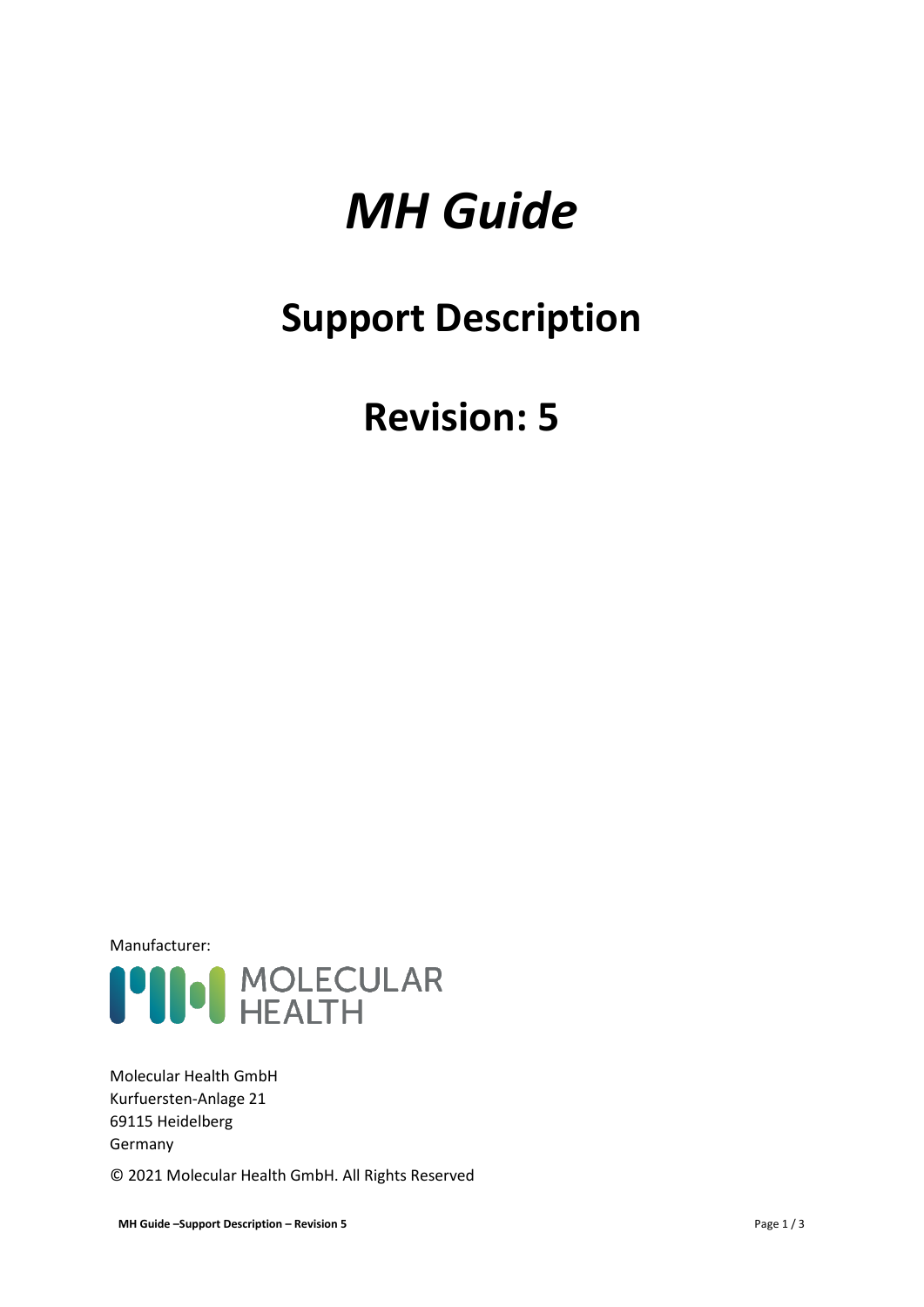The following support services are provided by Molecular Health for MH Guide, MH Guide/Mendel and MH Guide/BRCA during German workdays excluding public holidays and weekends (in the following called*: business hours*):



- 1 st Level **Application Support via a ticket system using the service mail address**:
	- $\circ$  US: 8:00 a.m. to 6:00 p.m. EST business hours (Mo-Fri, without public holidays)
	- o ROW: 9:00 a.m. to 5:00 p.m. CET business hours (Mo-Fri, without public holidays)
	- $\circ$  Support requests can be sent 7x24 via email by using the recipients addresses as listed in the software or communicated elsewhere
- 2 nd Level Technology and IT Support via an **internal** ticket system:
	- $\circ$  8:00 a.m. to 6:00 p.m. EST business hours (Mo-Fri, without public holidays)
	- o 9:00 a.m. to 5:00 p.m. CET business hours (Mo-Fri, without public holidays)
- 3 rd Level Development Support via an **internal** ticket system: 9:00 a.m. to 5:00 p.m. CET business hours

2nd and 3rd level support is only responding internally to 1st Level Support.

### **Due to the criticality of interpreting patient genomic data and data privacy protection laws, customers are not allowed to transfer any patient data (beside** *case IDs***) via email!**

#### **Defects, Severities and Service SLAs:**

**Reaction time** is guaranteed **during the above CET business hours** according to the following severities:

| <b>Severity Classification</b> | <b>Definition</b>                                       | <b>Reaction Time (h)</b> |
|--------------------------------|---------------------------------------------------------|--------------------------|
| Severity 1 (Critical)          | System standstill, Central Application Services are not | 4                        |
|                                | accessible and there is no work around. Patient safety  |                          |
|                                | affecting malfunction                                   |                          |
| Severity 2 (Very High)         | The most important intended use of the product is not   | 8                        |
|                                | possible. A more granular definition might be described |                          |
|                                | in the Master Service Agreement (MSA)                   |                          |
| Severity 3 (Medium)            | Medium malfunction of the product without a major       | 16                       |
|                                | impact on the intended use                              |                          |
| Severity 4 (Low)               | All other, minor malfunction                            | 48                       |